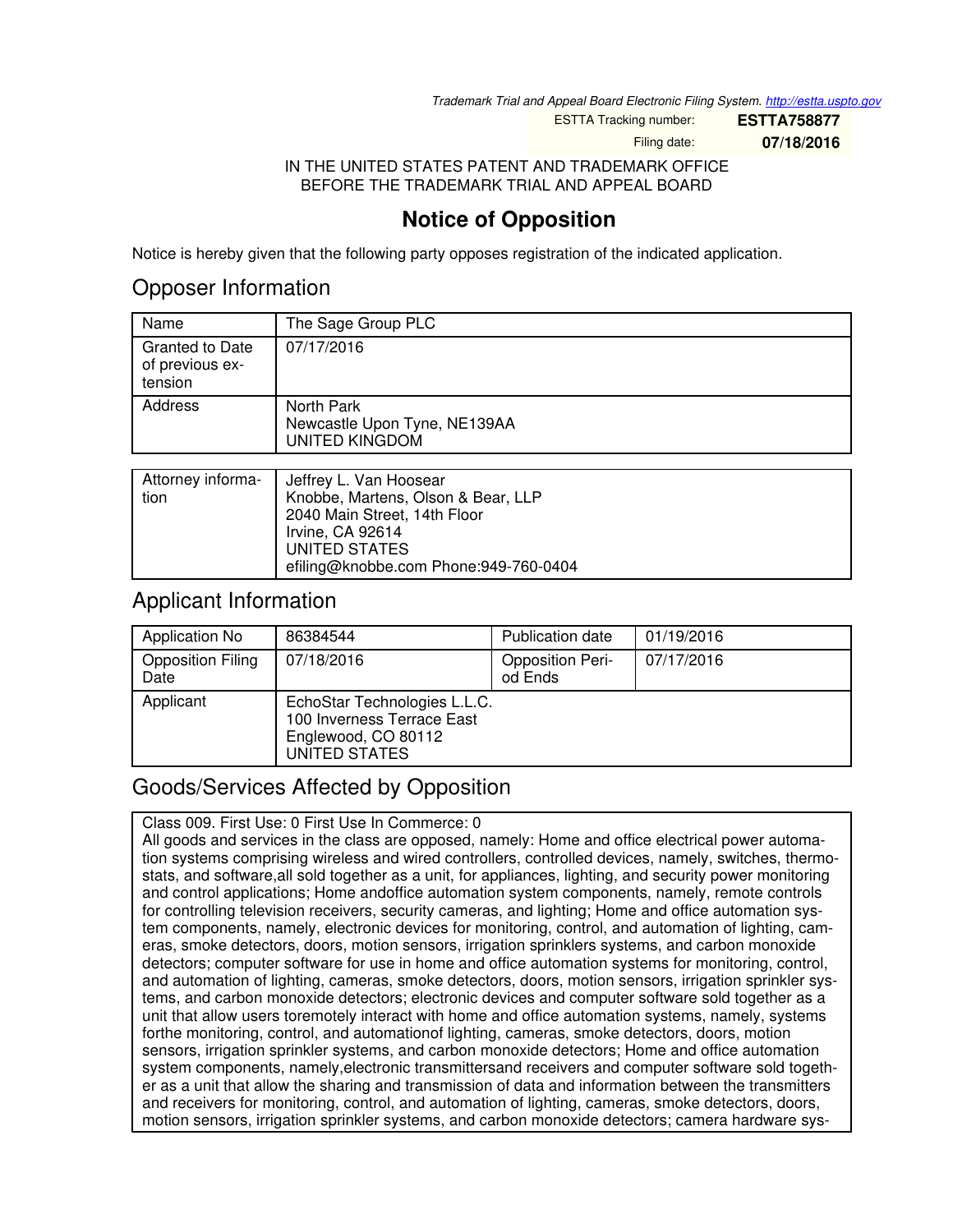tems for IP video surveillance; Electronic personal emergency response system consisting of a device worn on the body with a button that users push to notify others in the event of an emergency, and a remote unit that dials out on the telephone for help;Scales having electronic transmitters, receivers, and computer software for tracking weight measurements and reporting them to a remote location; Portable electronic devices for calorie counting; Electronic devices for the remote control and monitoring of irrigation sprinklers; Home entertainment system control and monitoring devices, namely, electronic devices to remotely control cable and satellite set top boxes and DVRs, stereos, and cameras; Home automation system components, namely, remote controls for faucets; Electronic weather monitoring devices, namely, devices for monitoring external temperature, wind speed and direction,barometric pressure, and humidity; computer application software for use on computers, tablets, and mobile phones to control security cameras, television receivers, lighting, door sensors, locks, doorbell interfaces, motion sensors, irrigation sprinkler systems, carbon monoxide detectors, and smoke detectors in homes and businesses from a remote location; electronic devices and computer operatingsoftware for said devices, sold together as a unit, for environmental monitoring and control of smoke alarms, carbon monoxide alarms, fire alarms, security alarms and motion sensors; environmental hazard detectors, namely, electronic devices to detect and record the presence of water, smoke, fire, movement, motion, and sound; lighting control apparatus, namely, devices to sense ambient light; computer application software for use by home-owners on computers, tablets, and mobile phones to monitor and control, from a remote location by wired or wireless communication, devices for environmental monitoring and control, namely, smoke alarms, carbon monoxide alarms, fire alarms, environmental hazard detectors, lighting equipment, security alarms and motion sensors

## Grounds for Opposition

| Priority and likelihood of confusion | Trademark Act Section 2(d)                                            |  |
|--------------------------------------|-----------------------------------------------------------------------|--|
| Dilution by blurring                 | Trademark Act Sections 2 and 43(c)                                    |  |
| Other                                | Opposer's common law rights addressed in the<br>Notice of Opposition. |  |

## Mark Cited by Opposer as Basis for Opposition

| U.S. Registration<br>No. | 4560792                                                                | <b>Application Date</b>  | 07/09/2012                                                                    |
|--------------------------|------------------------------------------------------------------------|--------------------------|-------------------------------------------------------------------------------|
| <b>Registration Date</b> | 07/01/2014                                                             | Foreign Priority<br>Date | <b>NONE</b>                                                                   |
| <b>Word Mark</b>         | <b>SAGECLOUD</b>                                                       |                          |                                                                               |
| Design Mark              | <b>SAGECLOUD</b>                                                       |                          |                                                                               |
| Description of<br>Mark   | <b>NONE</b>                                                            |                          |                                                                               |
| Goods/Services           |                                                                        |                          | Class 039. First use: First Use: 2013/09/26 First Use In Commerce: 2013/12/20 |
|                          | Storage services for archiving and preserving electronic data          |                          |                                                                               |
|                          |                                                                        |                          | Class 042. First use: First Use: 2013/09/26 First Use In Commerce: 2013/12/20 |
|                          | Back-up services for computer hard-drive and magnetically encoded data |                          |                                                                               |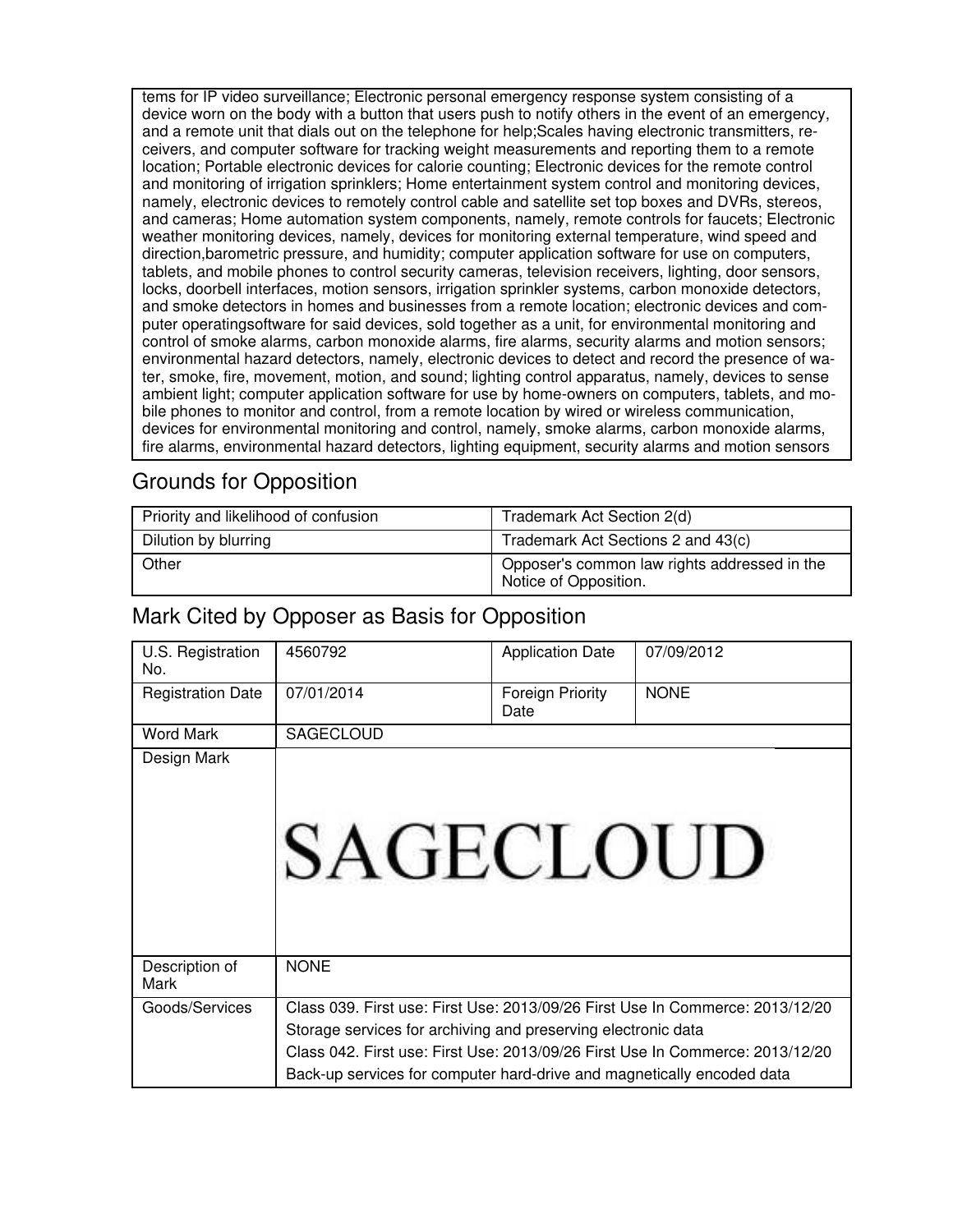| Attachments | 85671311#TMSN.png(bytes)<br>2016-07-18 Notice of Opposition - Sage Group - SSOFT.042M2.pdf(32632<br>bytes) |
|-------------|------------------------------------------------------------------------------------------------------------|
|             | 2016-07-18 Exhibit A -Notice of Opposition by The Sage Group PLC -<br>SSOFT.042M2.PDF(283781 bytes)        |

## **Certificate of Service**

The undersigned hereby certifies that a copy of this paper has been served upon all parties, at their address record by First Class Mail on this date.

| Signature | /JVH/                  |
|-----------|------------------------|
| Name      | Jeffrey L. Van Hoosear |
| Date      | 07/18/2016             |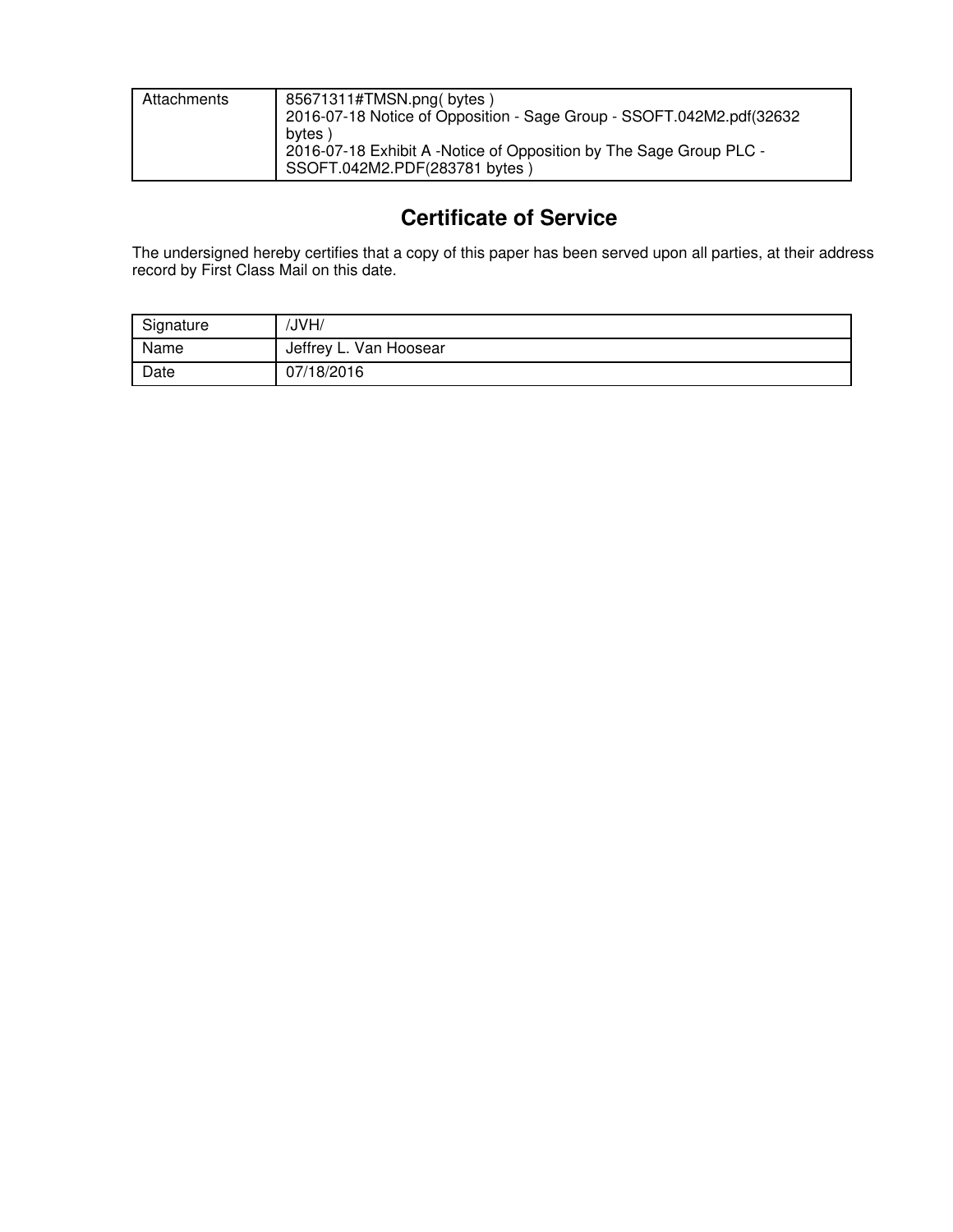#### **IN THE UNITED STATES PATENT AND TRADEMARK OFFICE BEFORE THE TRADEMARK TRIAL AND APPEAL BOARD**

| THE SAGE GROUP PLC,<br>Opposer, | <b>Opposition No.:</b> |
|---------------------------------|------------------------|
| v.                              | Serial No.: 86/384,544 |
| ECHOSTAR TECHNOLOGIES L.L.C.    | Mark: SAGE             |
| Applicant.                      |                        |

#### **NOTICE OF OPPOSITION**

Commissioner for Trademarks P.O. Box 1451 Alexandria, VA 22313-1451

Dear Sir or Madam:

 The Sage Group PLC, a public limited company in the United Kingdom, located and doing business at North Park Newcastle Upon Tyne, NE139AA, the United Kingdom ("Opposer") believes that it will be damaged by the registration of U.S. Trademark Application Serial No. 86/384,544 for the mark SAGE, filed on September 3, 2014 (the "Application") by EchoStar Technologies L.L.C., a Texas Limited Liability Company, with an address at 100 Inverness Terrace East, Englewood, Colorado 80112 ("Applicant") for the goods set forth below:

Home and office electrical power automation systems comprising wireless and wired controllers, controlled devices, namely, switches, thermostats, and software, all sold together as a unit, for appliances, lighting, and security power monitoring and control applications; Home and office automation system components, namely, remote controls for controlling television receivers, security cameras, and lighting; Home and office automation system components, namely, electronic devices for monitoring, control, and automation of lighting, cameras, smoke detectors, doors, motion sensors, irrigation sprinklers systems, and carbon monoxide detectors; computer software for use in home and office automation systems for monitoring, control, and automation of lighting,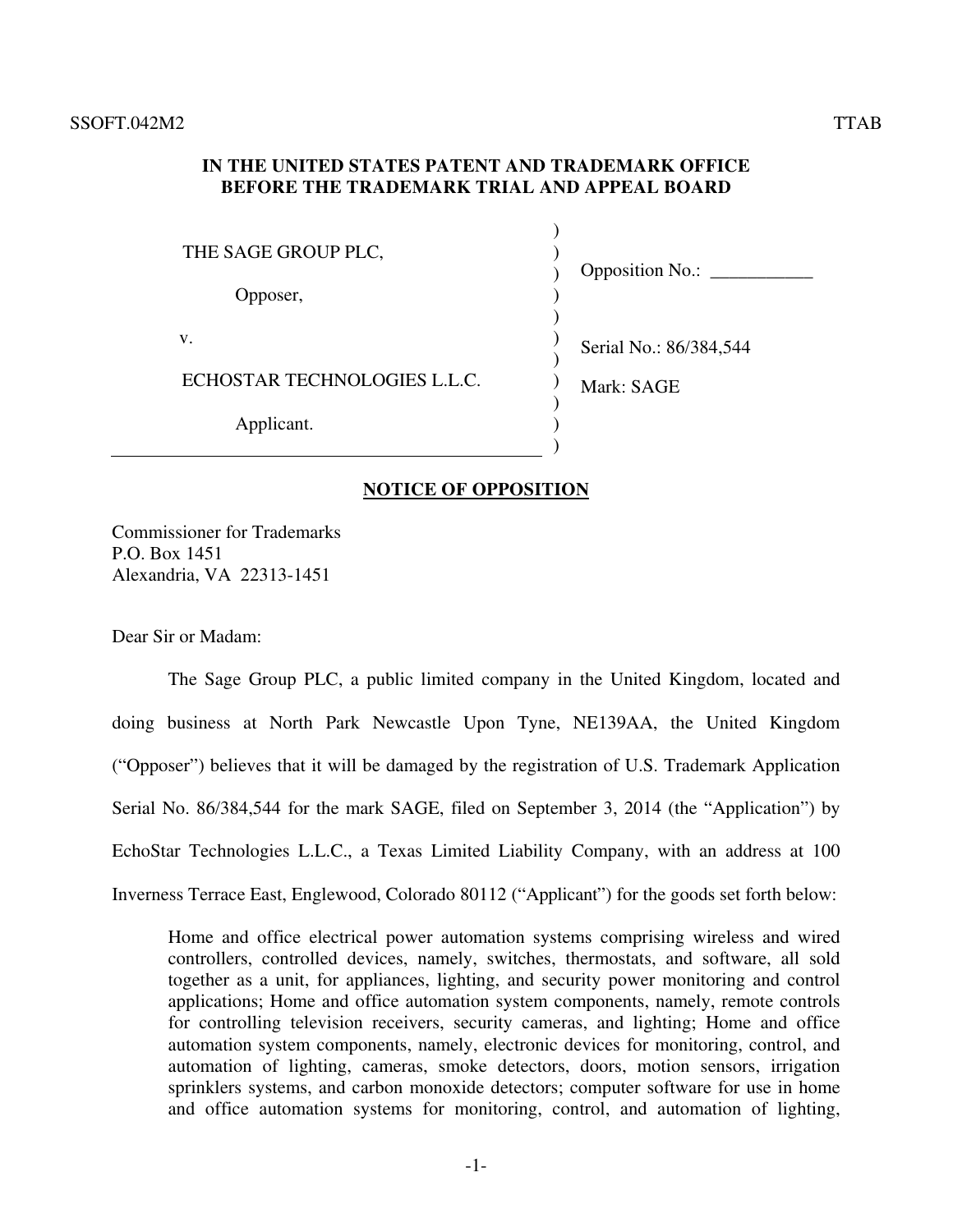cameras, smoke detectors, doors, motion sensors, irrigation sprinkler systems, and carbon monoxide detectors; electronic devices and computer software sold together as a unit that allow users to remotely interact with home and office automation systems, namely, systems for the monitoring, control, and automation of lighting, cameras, smoke detectors, doors, motion sensors, irrigation sprinkler systems, and carbon monoxide detectors; Home and office automation system components, namely,electronic transmitters and receivers and computer software sold together as a unit that allow the sharing and transmission of data and information between the transmitters and receivers for monitoring, control, and automation of lighting, cameras, smoke detectors, doors, motion sensors, irrigation sprinkler systems, and carbon monoxide detectors; camera hardware systems for IP video surveillance; Electronic personal emergency response system consisting of a device worn on the body with a button that users push to notify others in the event of an emergency, and a remote unit that dials out on the telephone for help; Scales having electronic transmitters, receivers, and computer software for tracking weight measurements and reporting them to a remote location; Portable electronic devices for calorie counting; Electronic devices for the remote control and monitoring of irrigation sprinklers; Home entertainment system control and monitoring devices, namely, electronic devices to remotely control cable and satellite set top boxes and DVRs, stereos, and cameras; Home automation system components, namely, remote controls for faucets; Electronic weather monitoring devices, namely, devices for monitoring external temperature, wind speed and direction, barometric pressure, and humidity; computer application software for use on computers, tablets, and mobile phones to control security cameras, television receivers, lighting, door sensors, locks, doorbell interfaces, motion sensors, irrigation sprinkler systems, carbon monoxide detectors, and smoke detectors in homes and businesses from a remote location; electronic devices and computer operating software for said devices, sold together as a unit, for environmental monitoring and control of smoke alarms, carbon monoxide alarms, fire alarms, security alarms and motion sensors; environmental hazard detectors, namely, electronic devices to detect and record the presence of water, smoke, fire, movement, motion, and sound; lighting control apparatus, namely, devices to sense ambient light; computer application software for use by home-owners on computers, tablets, and mobile phones to monitor and control, from a remote location by wired or wireless communication, devices for environmental monitoring and control, namely, smoke alarms, carbon monoxide alarms, fire alarms, environmental hazard detectors, lighting equipment, security alarms and motion sensors in Class 9; and

Healthcare monitoring and control devices, namely, automated pill dispensers, blood pressure, heart rate, blood sugar, and weight monitors, wearable electronic sensors for tracking heart rate activity and vital signs, electronic sensors for monitoring body temperature, respiratory conditions, fitness and exercise heart rate monitoring devices, and glucose monitoring devices, and diet monitoring devices in Class 10.

And Opposer opposes the same Application in Class 9.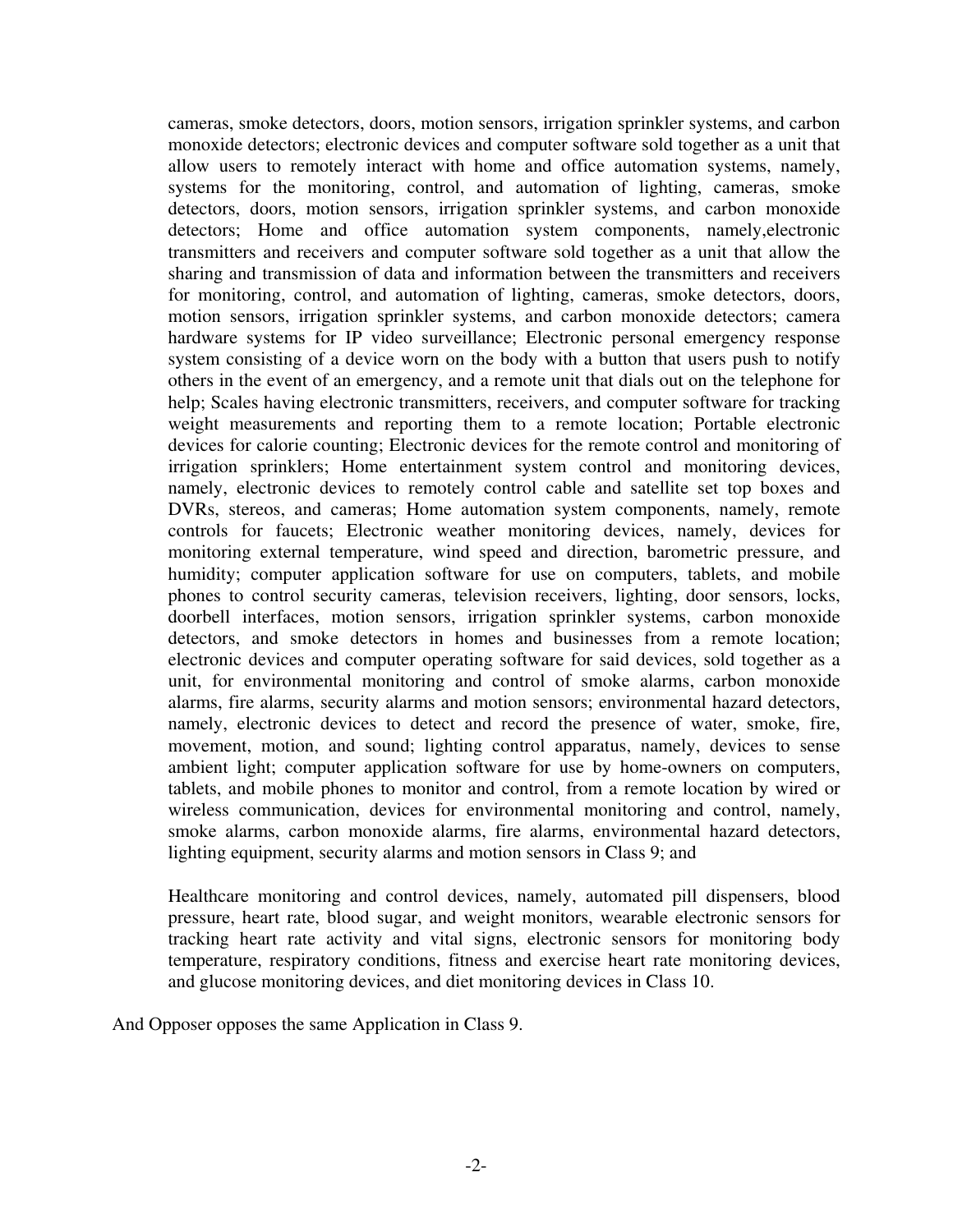As grounds for opposition, it is alleged:

 1. Since at least as early as 1992, and long before Applicant filed the referenced Application, Opposer and/or its U.S. subsidiary have been using names and marks containing the term SAGE (collectively "Opposer's Marks") in connection with various accounting and business management software and business management related services and support for its software and services. The use of these names and marks has been valid and continuous and has not been abandoned.

 2. Opposer, through substantial use and promotion, has acquired significant goodwill and consumer recognition in Opposer's Marks. In addition, by virtue of substantial use and promotion, Opposer's Marks have become well-known and famous in the minds of consumers. Opposer's Marks became well-known and famous long before Applicant filed the Application.

3. Opposer is the owner of and relies upon United States Service Mark Registration No. 4,560,792 for the mark SAGECLOUD for "storage services for archiving and preserving electronic data" in International Class 39 and "back-up services for computer hard-drive and magnetically encoded data" in International Class 42. The application for this mark was filed on July 9, 2012 and registered on July 1, 2014. The mark was first used at least as early as September 26, 2013. Opposer first used this mark long before Applicant filed the present Application.

4. Opposer's registration as specified in Paragraph 3 above is valid, subsisting, unrevoked, uncancelled, and not abandoned. As such, it constitutes prima facie evidence of the validity of the registered mark and of the registration thereof, Opposer's ownership of the mark shown therein, and Opposer's exclusive right to use the SAGECLOUD mark in commerce in

-3-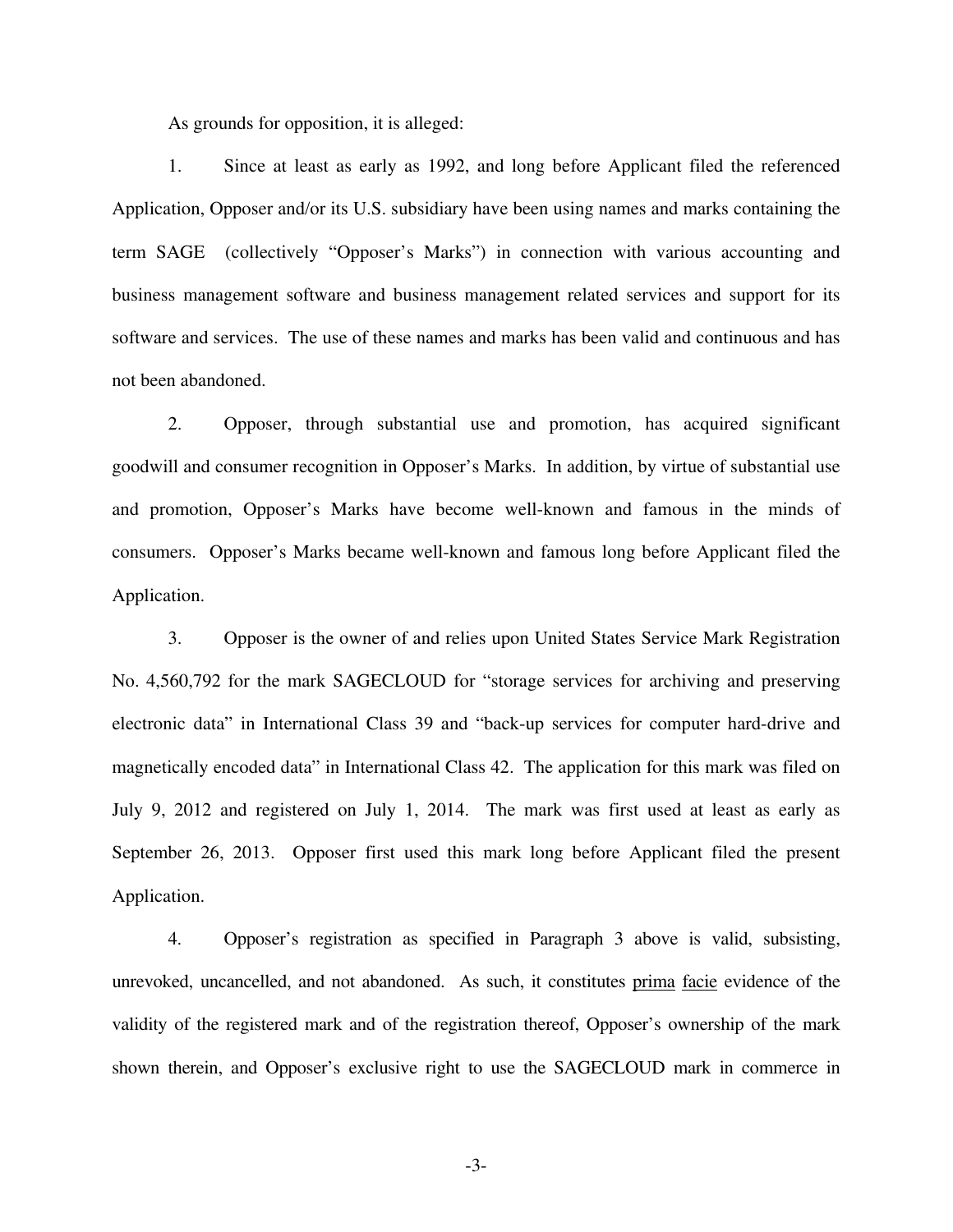connection with the services named therein, without condition or limitation. Said registration also constitutes notice to Applicant of Opposer's claim of ownership of the mark shown therein, all as provided in Sections 7(b), 22 and 33(a) of the Trademark Act of 1946, as amended. A current printout from the electronic database records of the USPTO showing the current status and title of the registration is attached as Exhibit A.

 5. Opposer also relies on its prior common law rights in its Sage Group trade name, its registered SAGE mark, and its various unregistered SAGE marks used for its various software products and services for use in accounting, business information, and business management as a ground for this Opposition.

 6. Opposer's date of first use and filing date for the above registration substantially precede the filing date of the present Application.

7. In view of the similarity between Opposer's SAGE mark and trade name for various goods and services, including, but not limited to, its computer software products in Class 9, and Applicant's application for SAGE for computer software in Class 9, Opposer believes that the Applicant's present application for the mark SAGE may so resemble Opposer's SAGE mark and trade name that confusion, mistake or deception will occur under Section 2(d) of the Trademark Act. In view of Opposer's prior statutory and common law rights, Applicant should not be entitled to registration of the Application pursuant to Section 2(d) of the Lanham Act, 15 U.S.C. § 1052(d).

8. Applicant's registration of the mark in U.S. Trademark Application Serial No. 86/384,544 may also cause a dilution of the distinctive quality of Opposer's Marks within the meaning of Section 43(c) of the Trademark Act, 15 U.S.C. 1125(c), and could possibly lessen the ability of Opposer's Marks to distinguish the goods and services of Opposer.

9. By reason of the foregoing, Opposer believes that it would be damaged by the

-4-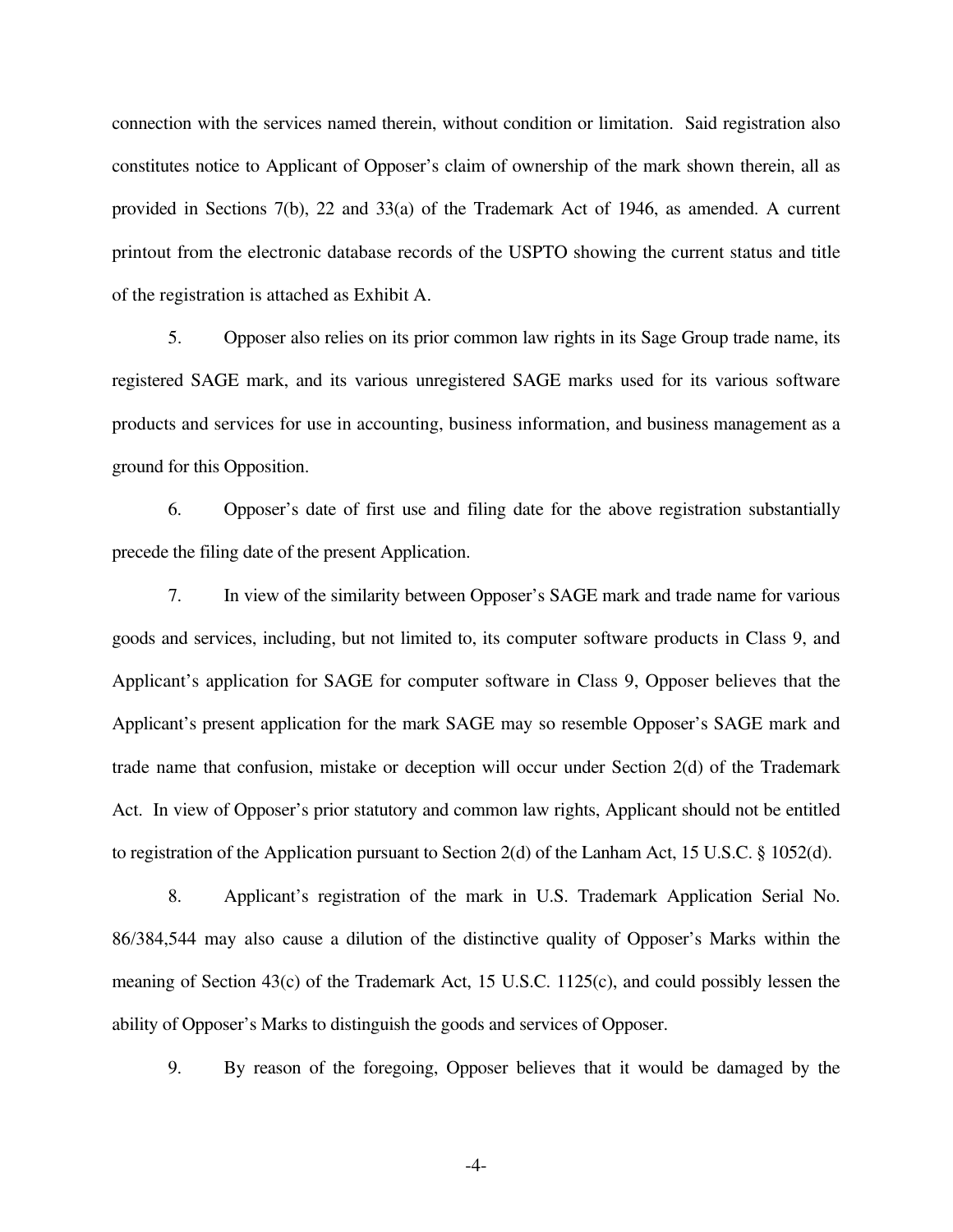registration of U.S. Trademark Application Serial No. 86/384,544 for the mark SAGE because registration of this mark would be in violation of Opposer's Registrations and its rights.

 WHEREFORE, Opposer requests that U.S. Trademark Application Serial No. 86/384,544 for the mark SAGE be rejected, that no registration be issued thereon to Applicant, and that this opposition be sustained in favor of Opposer.

Please charge any additional necessary fees to Deposit Account No. 11-1410.

Respectfully submitted,

KNOBBE, MARTENS, OLSON & BEAR, LLP

Dated: July 18, 2016 By:

 Jeffrey Van Hoosear  $2040$  Main Street,  $14<sup>th</sup>$  Floor Irvine, CA 92614 (949) 760-0404 efiling@knobbe.com Attorneys for Opposer, The Sage Group PLC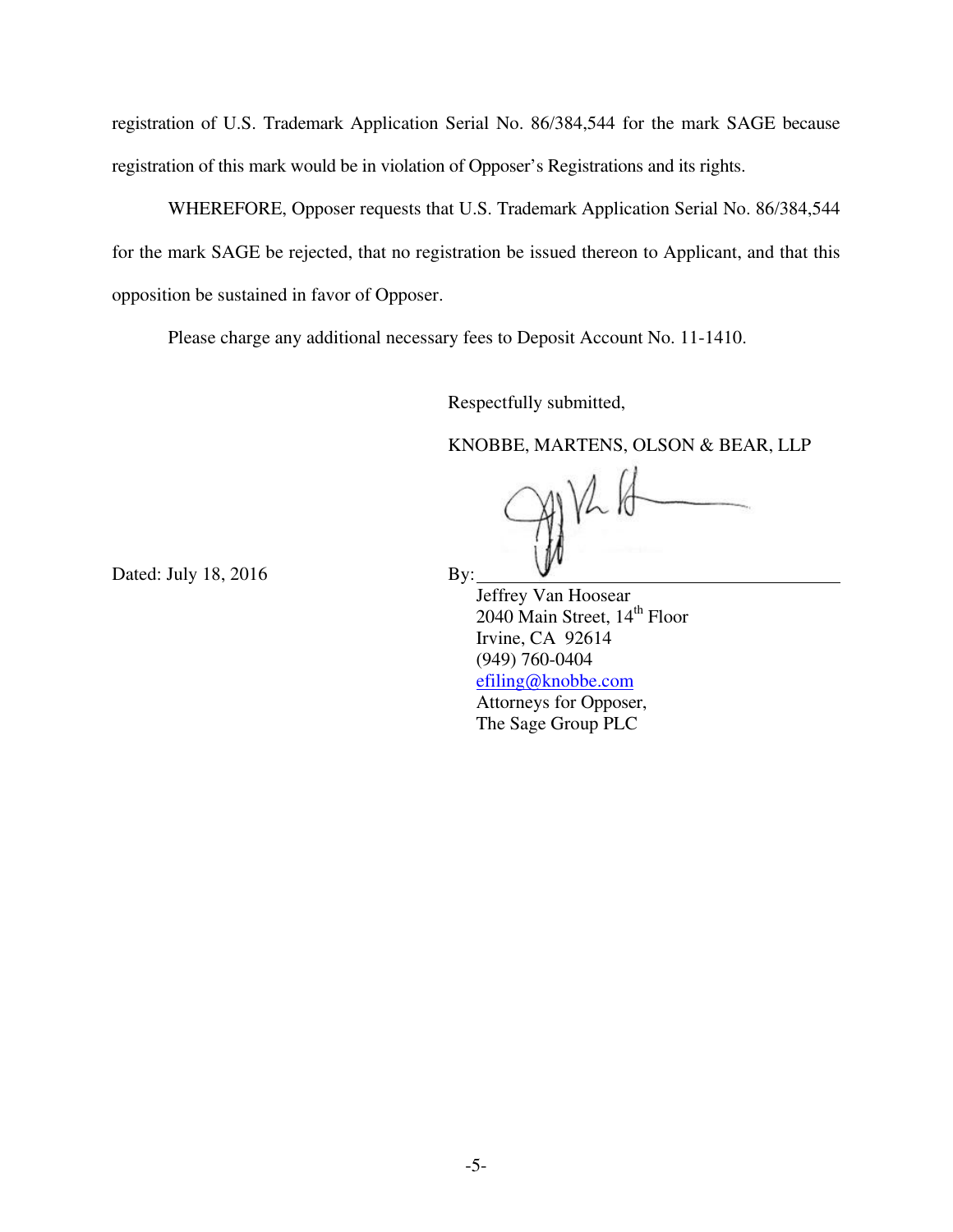#### CERTIFICATE OF SERVICE

 I hereby certify that I served a copy of the foregoing **NOTICE OF OPPOSITION** upon Applicant's counsel by depositing one copy thereof in the United States Mail, first-class postage prepaid, on July 18, 2016, addressed as follows:

> Max Gratton ECHOSTAR OPERATING CORPORATION 100 Inverness Ter E Englewood, CO 80112-5308

 $\mathscr{D}'\cdot\mathscr{D}_\mathcal{L}$ 

Takeko Yoshioka-Moua

23790859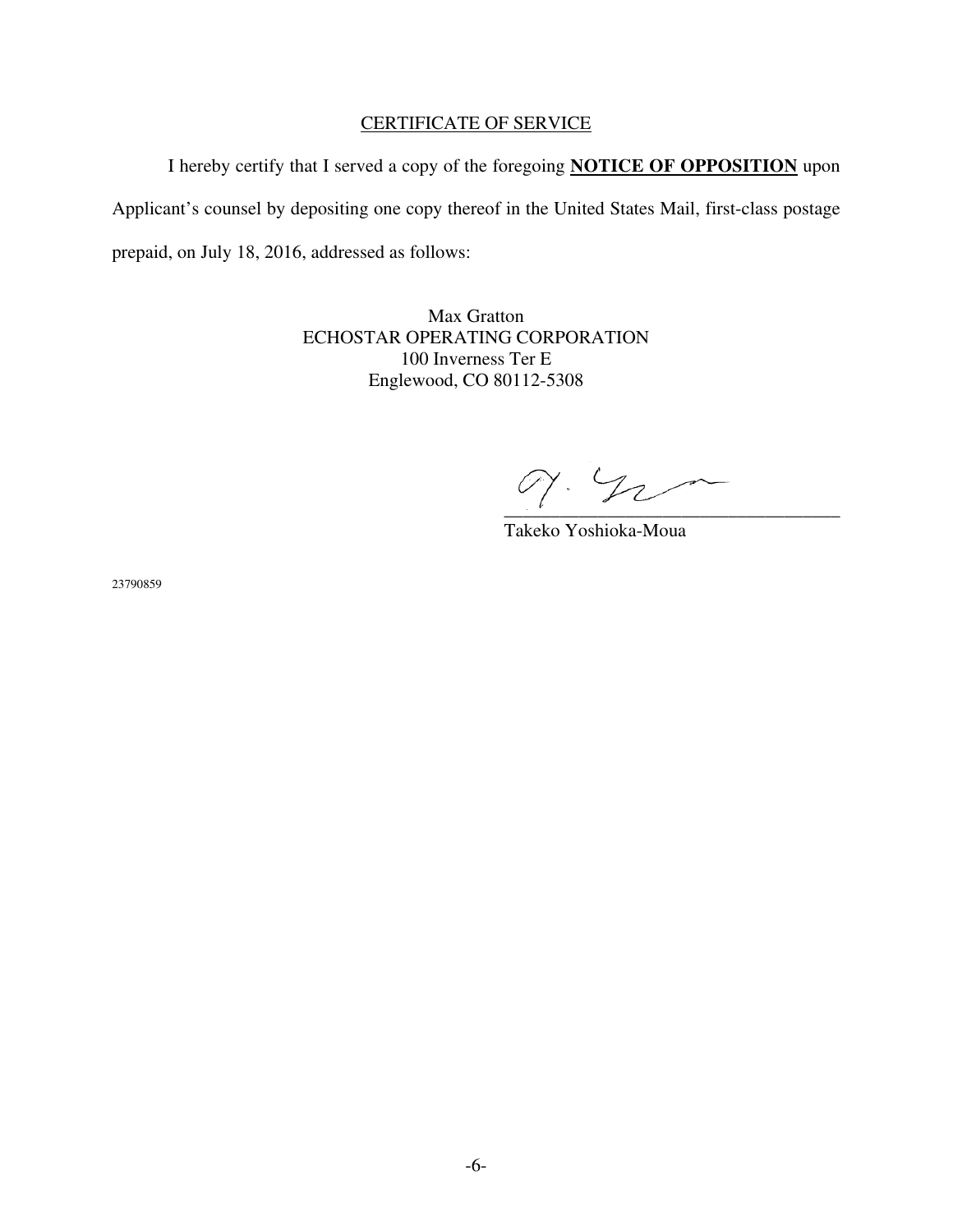# **EXHIBIT A**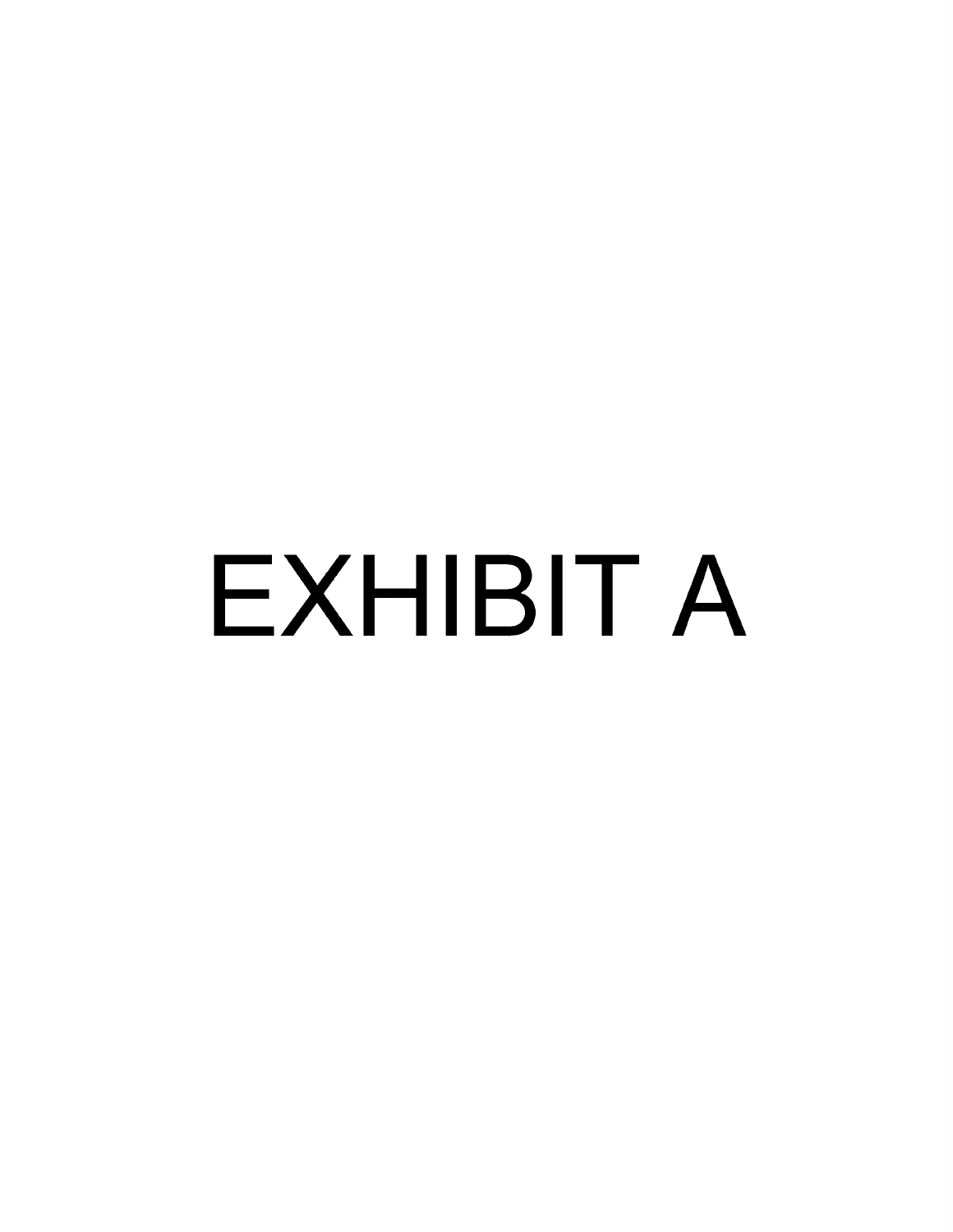Generated on: This page was generated by TSDR on 2016-03-30 17:02:33 EDT

Mark: SAGECLOUD

## **SAGECLOUD**

| US Serial Number: 85671311                |                                                                                                                      | Application Filing Jul. 09, 2012<br>Date: |                                |
|-------------------------------------------|----------------------------------------------------------------------------------------------------------------------|-------------------------------------------|--------------------------------|
| <b>US Registration 4560792</b><br>Number: |                                                                                                                      | <b>Registration Date: Jul. 01, 2014</b>   |                                |
| <b>Register: Principal</b>                |                                                                                                                      |                                           |                                |
|                                           | <b>Mark Type: Service Mark</b>                                                                                       |                                           |                                |
|                                           | Status: Registered. The registration date is used to determine when post-registration maintenance documents are due. |                                           |                                |
| <b>Status Date: Jul. 01, 2014</b>         |                                                                                                                      |                                           |                                |
| <b>Publication Date: Dec. 11, 2012</b>    |                                                                                                                      | Allowance Date:                           | <b>Notice of Feb. 05, 2013</b> |
|                                           |                                                                                                                      |                                           |                                |

## **Mark Information**

Mark Literal SAGECLOUD Elements:

Standard Character Yes. The mark consists of standard characters without claim to any particular font style, size, or color. Claim:

Mark Drawing 4 - STANDARD CHARACTER MARK

Type:

#### **Related Properties Information**

International 1158536 Registration Number: International A0033468/1158536 Application(s) /Registration(s) Based on this Property:

#### **Goods and Services**

Note: The following symbols indicate that the registrant/owner has amended the goods/services:

• Brackets [..] indicate deleted goods/services;

• Double parenthesis ((..)) identify any goods/services not claimed in a Section 15 affidavit of incontestability; and

• Asterisks \*..\* identify additional (new) wording in the goods/services.

For: Storage services for archiving and preserving electronic data

| $Class(es)$ :               | <b>International 039 - Primary Class</b>                                    | <b>U.S Class(es): 100, 105</b> |  |
|-----------------------------|-----------------------------------------------------------------------------|--------------------------------|--|
| <b>Class Status: ACTIVE</b> |                                                                             |                                |  |
| <b>Basis:</b> $1(a)$        |                                                                             |                                |  |
|                             | <b>First Use: Sep. 26, 2013</b>                                             | Use in Commerce: Dec. 20, 2013 |  |
|                             | For: Back-up services for computer hard-drive and magnetically encoded data |                                |  |
| Class(es):                  | <b>International 042 - Primary Class</b>                                    | <b>U.S Class(es): 100, 101</b> |  |
| <b>Class Status: ACTIVE</b> |                                                                             |                                |  |
| <b>Basis:</b> $1(a)$        |                                                                             |                                |  |
|                             | <b>First Use: Sep. 26, 2013</b>                                             | Use in Commerce: Dec. 20, 2013 |  |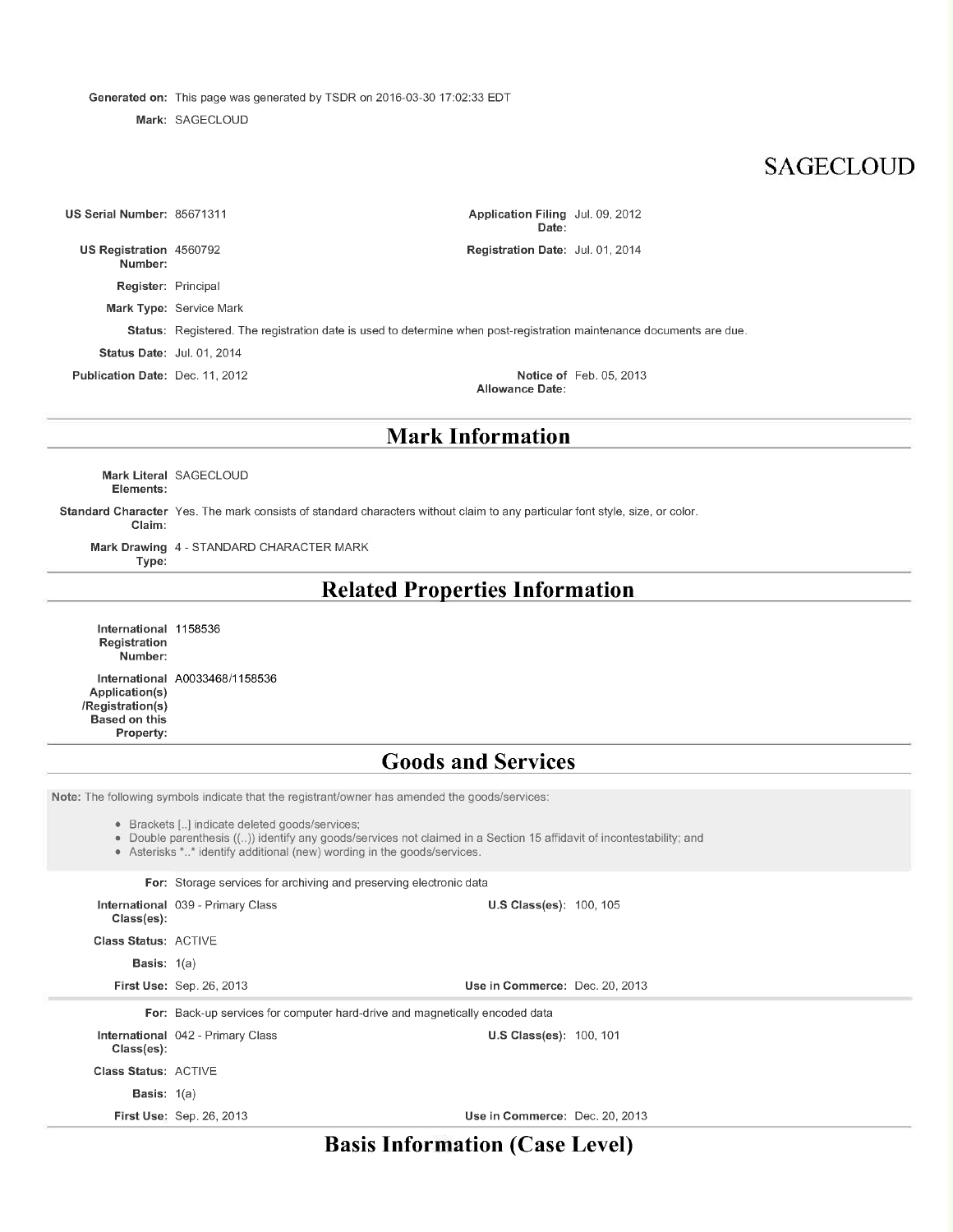| Filed Use: No      | <b>Currently Use: Yes</b>     | Amended Use: No |
|--------------------|-------------------------------|-----------------|
| Filed ITU: Yes     | Currently ITU: No             | Amended ITU: No |
| Filed 44D: No      | Currently 44D: No             | Amended 44D: No |
| Filed 44E: No      | Currently 44E: No             | Amended 44E: No |
| Filed 66A: No      | Currently 66A: No             |                 |
| Filed No Basis: No | <b>Currently No Basis: No</b> |                 |

## **Current Owner(s) Information**

Owner Name: THE SAGE GROUP PLC

Owner Address: NORTH PARK NEWCASTLE UPON TYNE NE13 9AA UNITED KINGDOM

Legal Entity Type: COMPANY

State or Country UNITED KINGDOM

Where Organized:

#### **Attorney/Correspondence Information**

#### **Attorney of Record**

Attorney Name: Nicole Gage

Docket Number: 102652-0101 **Attorney Email Yes** 

Authorized:

Attorney Primary PTOMailBoston@foley.com Email Address:

Correspondent

| Correspondent NICOLE GAGE |                                             |  |
|---------------------------|---------------------------------------------|--|
|                           | Name/Address: FOLEY & LARDNER LLP           |  |
|                           | 3000 K Street N.W., Suite 600               |  |
|                           | Washington, DISTRICT OF COLUMBIA 20007-5109 |  |
|                           | UNITED STATES                               |  |
|                           |                                             |  |
|                           | <b>Phone: 6173424000</b>                    |  |

Fax: 6173424001

Correspondent e- IPDocketing@foley.com ngage@foley.com bcorbi mail: n@foley.com

Correspondent e-Yes mail Authorized:

Domestic Representative - Not Found

## **Prosecution History**

| <b>Date</b>   | <b>Description</b>                                        | Proceeding<br>Number |
|---------------|-----------------------------------------------------------|----------------------|
| Aug. 13, 2014 | AUTOMATIC UPDATE OF ASSIGNMENT OF OWNERSHIP               |                      |
| Jul. 01, 2014 | REGISTERED-PRINCIPAL REGISTER                             |                      |
| May 29, 2014  | NOTICE OF ACCEPTANCE OF STATEMENT OF USE E-MAILED         |                      |
| May 28, 2014  | LAW OFFICE REGISTRATION REVIEW COMPLETED                  | 66121                |
| May 28, 2014  | ASSIGNED TO LIE                                           | 66121                |
| May 14, 2014  | ALLOWED PRINCIPAL REGISTER - SOU ACCEPTED                 |                      |
| May 12, 2014  | TEAS/EMAIL CORRESPONDENCE ENTERED                         | 88889                |
| May 11, 2014  | CORRESPONDENCE RECEIVED IN LAW OFFICE                     | 88889                |
| May 11, 2014  | TEAS RESPONSE TO OFFICE ACTION RECEIVED                   |                      |
| Apr. 25, 2014 | NOTIFICATION OF NON-FINAL ACTION E-MAILED                 |                      |
| Apr. 25, 2014 | NON-FINAL ACTION E-MAILED                                 |                      |
| Apr. 25, 2014 | SU - NON-FINAL ACTION - WRITTEN                           | 76464                |
| Apr. 23, 2014 | STATEMENT OF USE PROCESSING COMPLETE                      | 66530                |
| Apr. 18, 2014 | USE AMENDMENT FILED                                       | 66530                |
| Apr. 18, 2014 | TEAS CHANGE OF CORRESPONDENCE RECEIVED                    |                      |
| Apr. 18, 2014 | TEAS STATEMENT OF USE RECEIVED                            |                      |
| Mar. 05, 2014 | APPLICANT/CORRESPONDENCE CHANGES (NON-RESPONSIVE) ENTERED | 88888                |
| Mar. 05, 2014 | TEAS CHANGE OF OWNER ADDRESS RECEIVED                     |                      |
| Feb. 06, 2014 | NOTICE OF APPROVAL OF EXTENSION REQUEST E-MAILED          |                      |
| Feb. 04, 2014 | <b>EXTENSION 2 GRANTED</b>                                | 98765                |